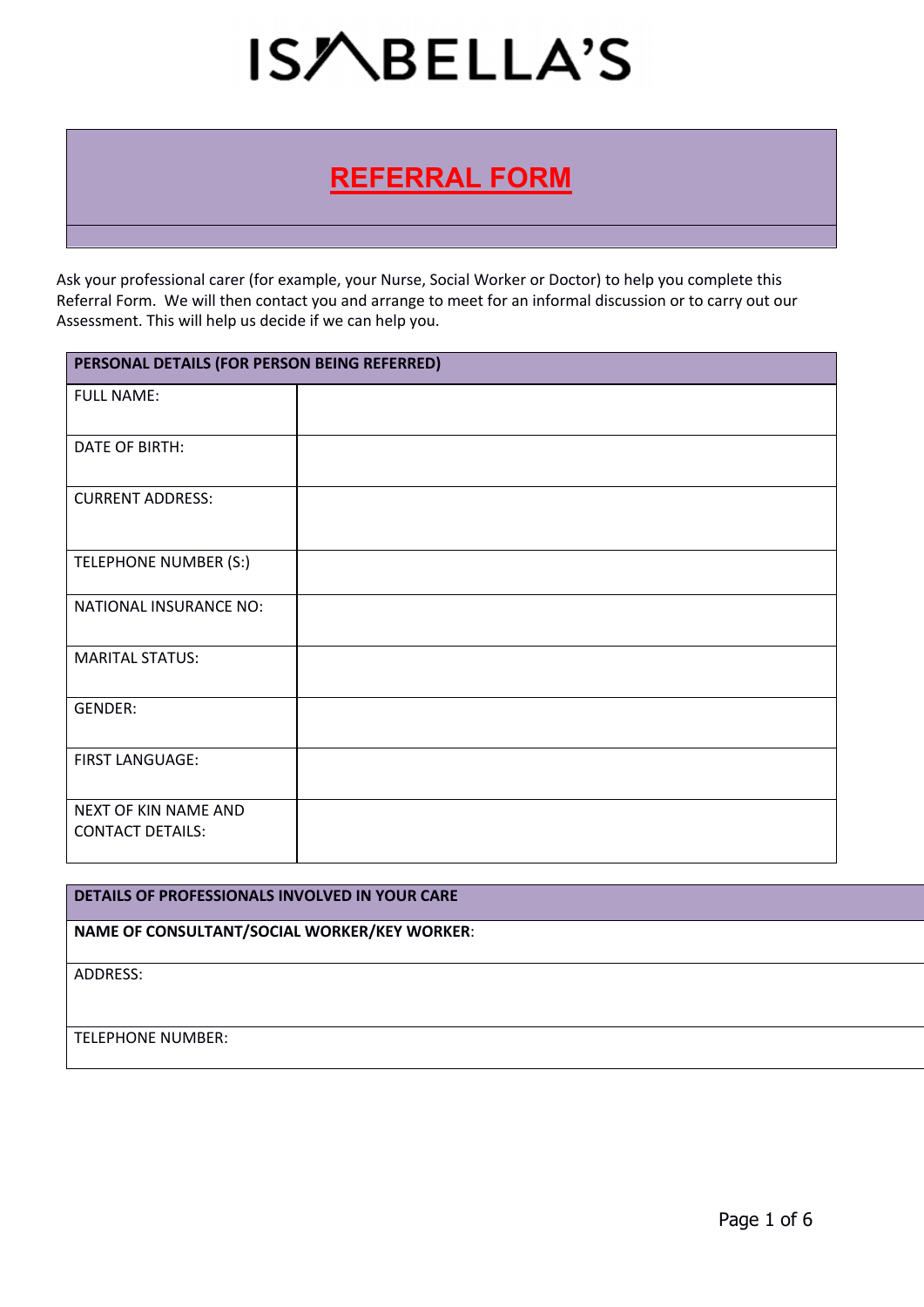Risk Assessment - Complete this section and give full details. We will use the information to support you to make sure you others are safe

#### **10.1 Risk to self**

|                                            | <b>Current</b><br>(within the<br>last 12<br>months) | Past<br>(more than<br>12 months<br>ago) | <b>Never</b> | <b>Further Details</b> |
|--------------------------------------------|-----------------------------------------------------|-----------------------------------------|--------------|------------------------|
| Alcohol addiction                          | $\Box$                                              | $\blacksquare$                          | П            |                        |
| Illegal drug use /<br>addiction            | $\overline{\phantom{0}}$                            | $\mathsf{L}$                            | $\mathbf{L}$ |                        |
| Legal highs                                | П                                                   | <b>Contract</b>                         | $\Box$       |                        |
| Self harm                                  | П                                                   | <b>Taratta</b>                          | $\Box$       |                        |
| Suicidal thoughts /<br>attempted suicide   | $\Box$                                              | $\Box$                                  | $\Box$       |                        |
| Self neglect                               | $\Box$                                              |                                         | П            |                        |
| Non-compliance with<br>medication          | П                                                   | $\blacksquare$                          | $\Box$       |                        |
| Illness (e.g. allergies,<br>diabetes, etc) | $\mathcal{L}_{\mathcal{A}}$                         | $\Box$                                  | $\Box$       |                        |
| Isolation                                  | $\Box$                                              | $\blacksquare$                          | $\Box$       |                        |
| Any other risks to self                    |                                                     |                                         |              |                        |

#### **10.2 Risk to others**

|                                          | <b>Current</b><br>(within the<br>last 12<br>months) | Past<br>(more than<br>12 months<br>ago) | <b>Never</b> | <b>Further Details</b> |
|------------------------------------------|-----------------------------------------------------|-----------------------------------------|--------------|------------------------|
| Anti-social behaviour                    |                                                     |                                         |              |                        |
| Threatening or<br>intimidating behaviour | <b>College</b>                                      |                                         |              |                        |
| Drug-related offences                    | $\mathcal{L}$                                       |                                         |              |                        |
| Sexual offences                          |                                                     |                                         |              |                        |
| Sexual offences against<br>children      |                                                     |                                         |              |                        |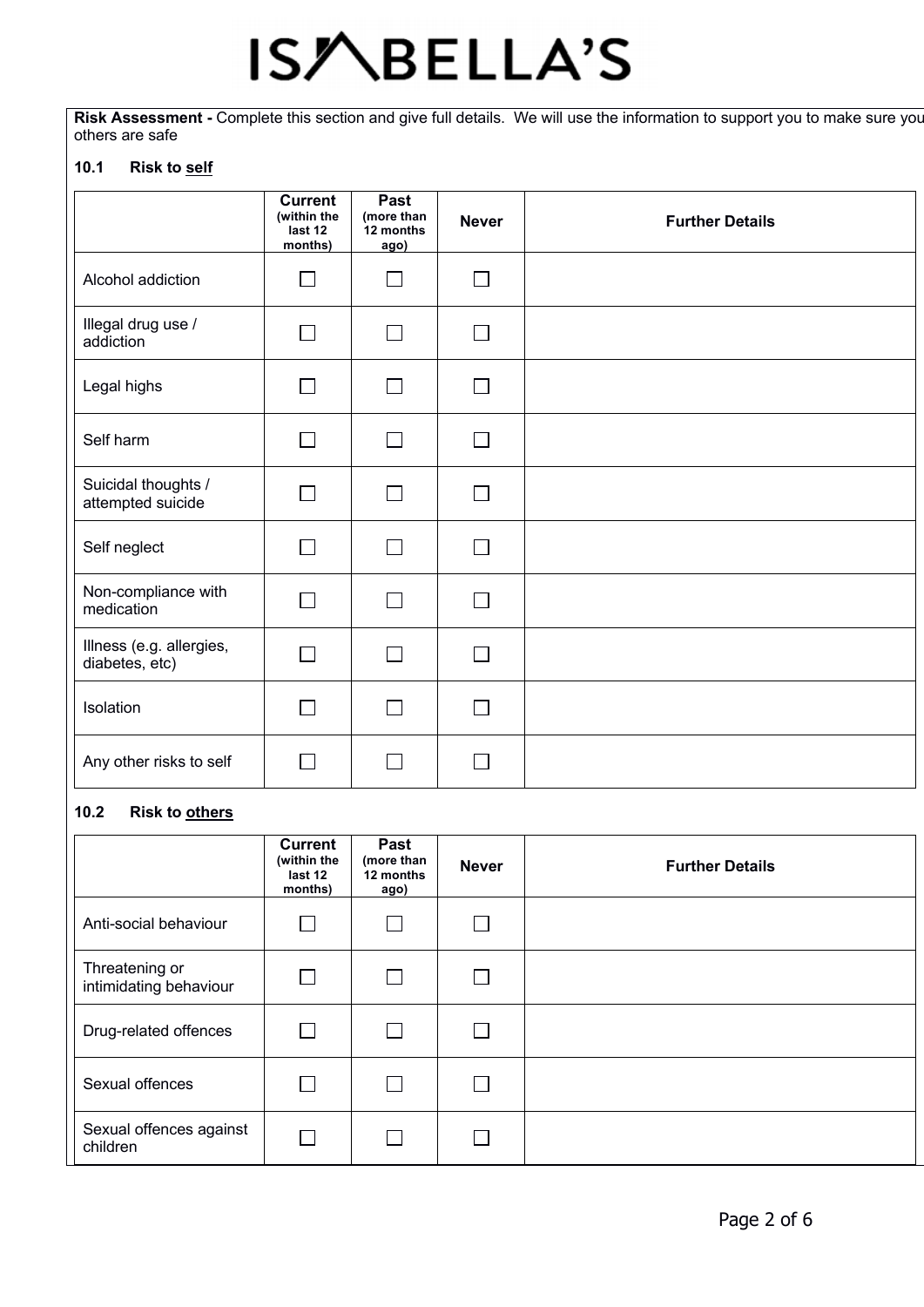| Firearms offences                                                                      |        | a s    |  |  |
|----------------------------------------------------------------------------------------|--------|--------|--|--|
| Arson                                                                                  |        | $\Box$ |  |  |
| Theft or burglary                                                                      |        | $\Box$ |  |  |
| Physical violence /<br>assault/ABH/GBH                                                 |        | $\sim$ |  |  |
| Racially motivated<br>incidents                                                        |        | $\Box$ |  |  |
| Criminal damage                                                                        |        | $\Box$ |  |  |
| Murder or manslaughter<br>and/or attempted                                             |        | ٦      |  |  |
| Any other risks to others                                                              | $\Box$ | П      |  |  |
| Details of any risks to staff visiting you at home (floating<br>support services only) |        |        |  |  |

#### **10.3 Risk from others**

|                                          | <b>Current</b><br>(within the<br>last 12<br>months) | Past<br>(more than<br>12 months<br>ago) | <b>Never</b>             | <b>Further Details</b> |
|------------------------------------------|-----------------------------------------------------|-----------------------------------------|--------------------------|------------------------|
| Victim of anti-social<br>behaviour       |                                                     | $\Box$                                  | $\sim$                   |                        |
| Being threatened or<br>intimidated       |                                                     | П                                       | $\mathbf{I}$             |                        |
| Victim of domestic abuse                 | $\Box$                                              | $\Box$                                  | $\overline{\phantom{0}}$ |                        |
| Physical violence /<br>assault           |                                                     | $\Box$                                  | $\mathbf{I}$             |                        |
| Victim of theft / burglary               | $\Box$                                              | $\Box$                                  | $\mathbf{I}$             |                        |
| Being bullied and/or<br>being controlled |                                                     | П                                       |                          |                        |
| Racially motivated<br>incidents          |                                                     | Г                                       |                          |                        |
| At risk of harm or abuse<br>from others  | L                                                   | $\Box$                                  |                          |                        |
| Any other risk from<br>others            |                                                     |                                         |                          |                        |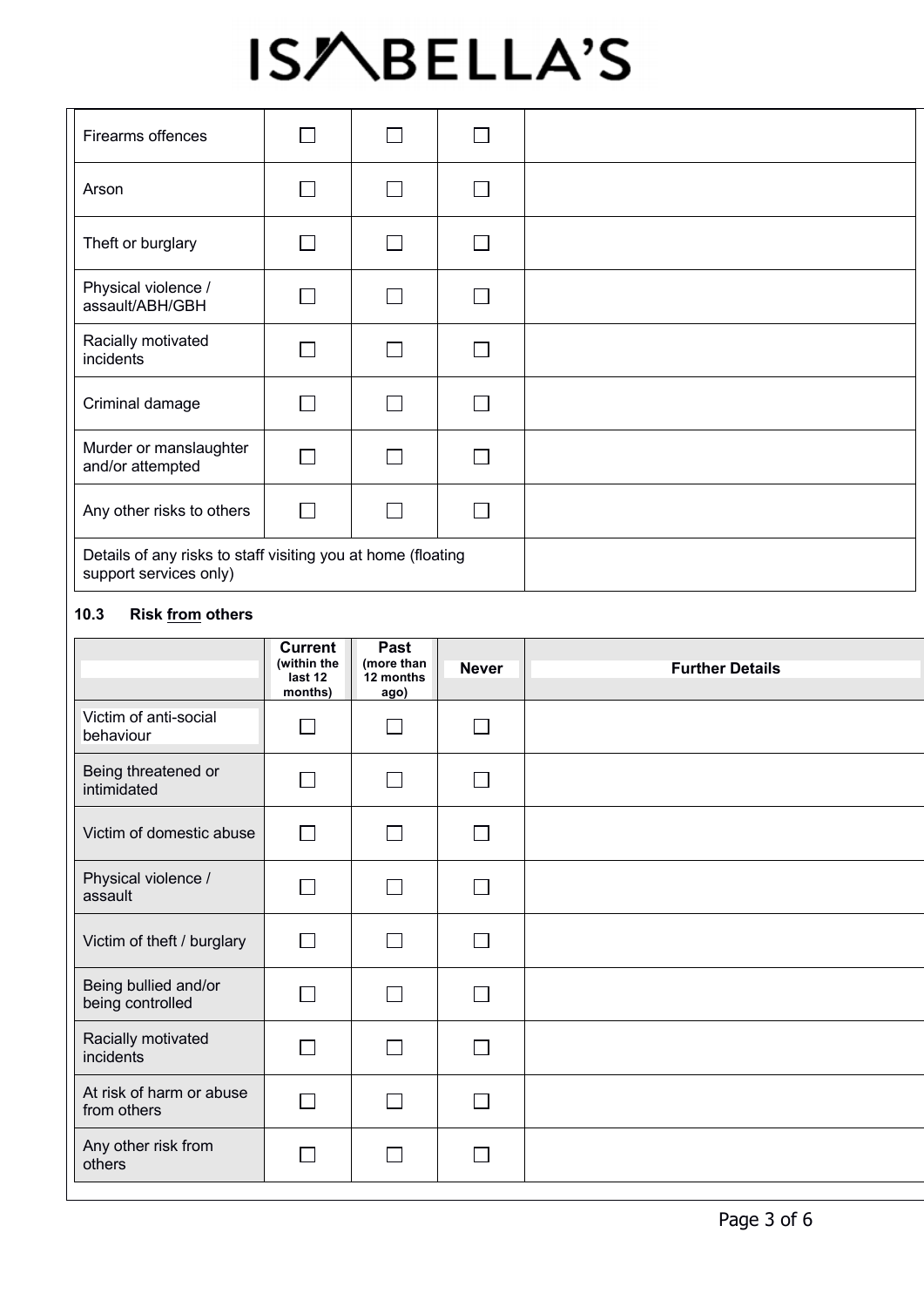#### **11 Cautions or Convictions**

You only need to tell us about convictions that are "unspent". Under the Rehabilitation of Offenders Act (1974) convictions become "spent" after a time. However, if you have been given a sentence of more than 21/2 years this conviction never becc "spent". Information you give will not automatically exclude you, but will help us to support you and manage risks.

| Nature of caution or conviction                         | Date/s of caution / conviction | <b>Further information</b> |
|---------------------------------------------------------|--------------------------------|----------------------------|
|                                                         |                                |                            |
|                                                         |                                |                            |
|                                                         |                                |                            |
|                                                         |                                |                            |
| Please give dates / details of any custodial sentences  |                                |                            |
| Please give details of any pending court appearances    |                                |                            |
| Are you under an Anti-Social Behaviour order?           |                                |                            |
| Do you have any court injunctions against you?          |                                |                            |
| Are there any injunctions in place for your protection? |                                |                            |
| <b>DETAIL S OF SUPPORT NEEDS</b>                        |                                |                            |
| <b>MENTAL HEALTH NEEDS:</b>                             |                                |                            |

#### PHYSICAL HEALTH NEEDS:

HOUSING NEEDS

FINANCIAL SUPPORT NEEDS

### **Daily Living Skills –** please tick all areas you need support in and give **full details** in the box below

| Cooking, preparing<br>food, food safety<br>Looking after<br>yourself/personal<br>hygiene<br>Keeping room/flat<br>clean / tidy | $\Box$ Travelling<br>Laundry<br>Shopping | Other<br>don't want support in this area |  |
|-------------------------------------------------------------------------------------------------------------------------------|------------------------------------------|------------------------------------------|--|
|-------------------------------------------------------------------------------------------------------------------------------|------------------------------------------|------------------------------------------|--|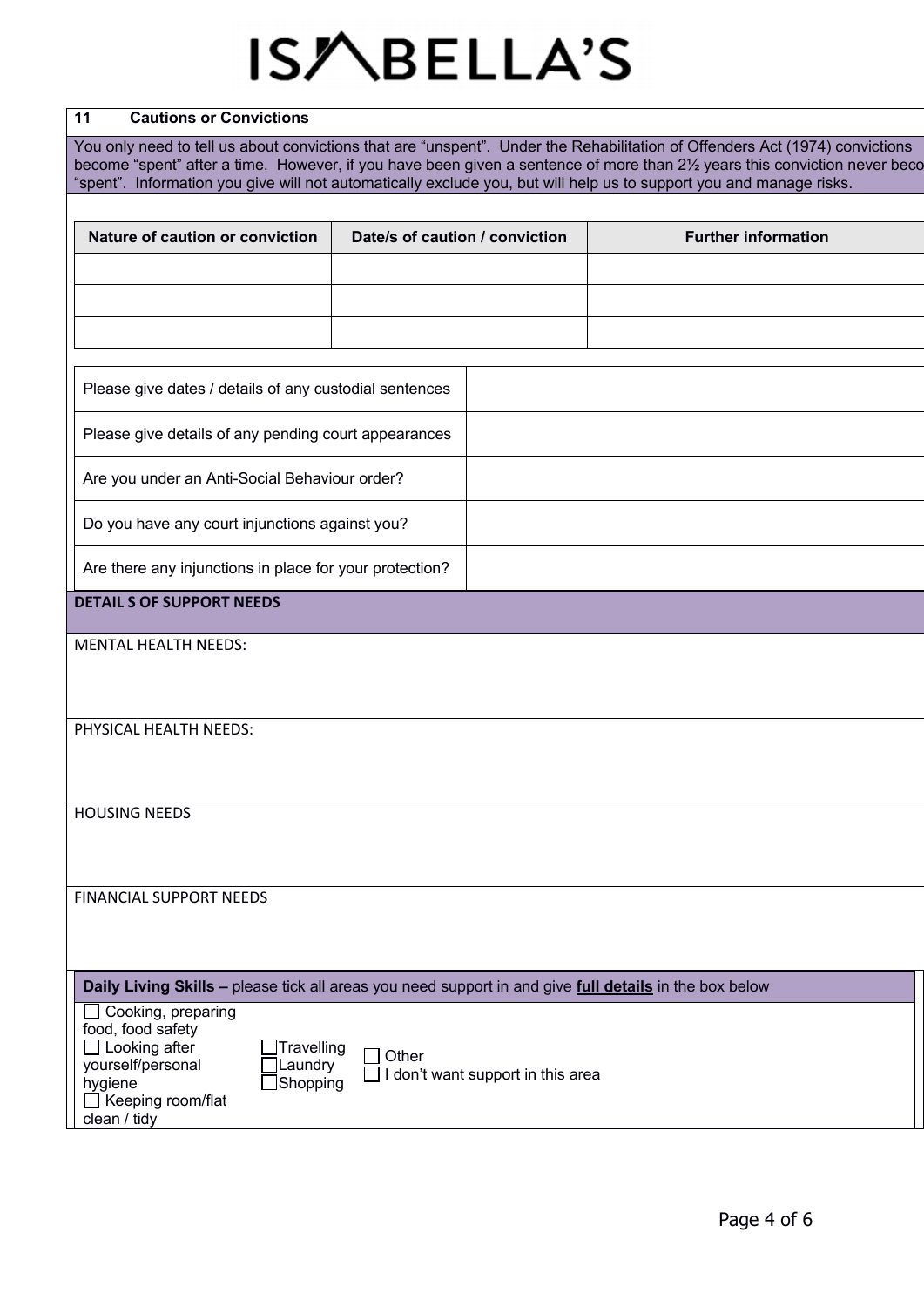| <b>Additional Comments:</b>                                                                                                         |                                                                                      |                                                                                                                    |  |
|-------------------------------------------------------------------------------------------------------------------------------------|--------------------------------------------------------------------------------------|--------------------------------------------------------------------------------------------------------------------|--|
| box below<br>$\Box$ Accessing aids and adaptations                                                                                  |                                                                                      | Accommodation, Moving on and Resettlement - please tick all areas you need support in and give full details in the |  |
| $\Box$ Maintaining / understanding Licence or<br><b>Tenancy Agreement</b><br>Preventing homelessness<br><b>Additional Comments:</b> | Preparing for moving on<br>Finding/bidding for properties<br>Budgeting for moving on | Other<br>I don't want support in this area                                                                         |  |
|                                                                                                                                     |                                                                                      |                                                                                                                    |  |
| Being Safe - please tick all areas you need support in and give full details in the box below                                       |                                                                                      |                                                                                                                    |  |
| $\Box$ Personal safety<br>Health & safety of accommodation                                                                          | Safeguarding from abuse<br>Fleeing violence / abuse<br>Living with violence          | Other<br>don't want support in this area                                                                           |  |
| <b>Additional Comments:</b>                                                                                                         |                                                                                      |                                                                                                                    |  |
| Basic Skills - please tick all areas you need support in and give full details in the box below                                     |                                                                                      |                                                                                                                    |  |
| $\Box$ Reading/writing<br>Number skills                                                                                             | Communication/language                                                               | Other<br>don't want support in this area                                                                           |  |
| <b>Additional Comments:</b>                                                                                                         |                                                                                      |                                                                                                                    |  |
|                                                                                                                                     |                                                                                      |                                                                                                                    |  |
| DETAILS OF ANY OUTSTANDING DEBTS:                                                                                                   |                                                                                      |                                                                                                                    |  |
| <b>SUBJECT TO 117 AFTERCARE?</b>                                                                                                    |                                                                                      |                                                                                                                    |  |
| DETAILS OF THE PERSON HELPING YOU COMPLETE THIS FORM                                                                                |                                                                                      |                                                                                                                    |  |
| Please provide us with a copy of a current risk assessment and CPA documents.                                                       |                                                                                      |                                                                                                                    |  |
| NAME:                                                                                                                               | ROLE:                                                                                |                                                                                                                    |  |

| ADDRESS:                            |  |                                                                  | TEL:. |  |
|-------------------------------------|--|------------------------------------------------------------------|-------|--|
|                                     |  |                                                                  |       |  |
|                                     |  | To the best of my knowledge the information provided is accurate |       |  |
| SIGNED:                             |  |                                                                  |       |  |
|                                     |  |                                                                  |       |  |
| DATE:                               |  |                                                                  |       |  |
|                                     |  |                                                                  |       |  |
| <b>SERVICE USER COMPLETING FORM</b> |  |                                                                  |       |  |
|                                     |  | To the best of my knowledge the information provided is accurate |       |  |